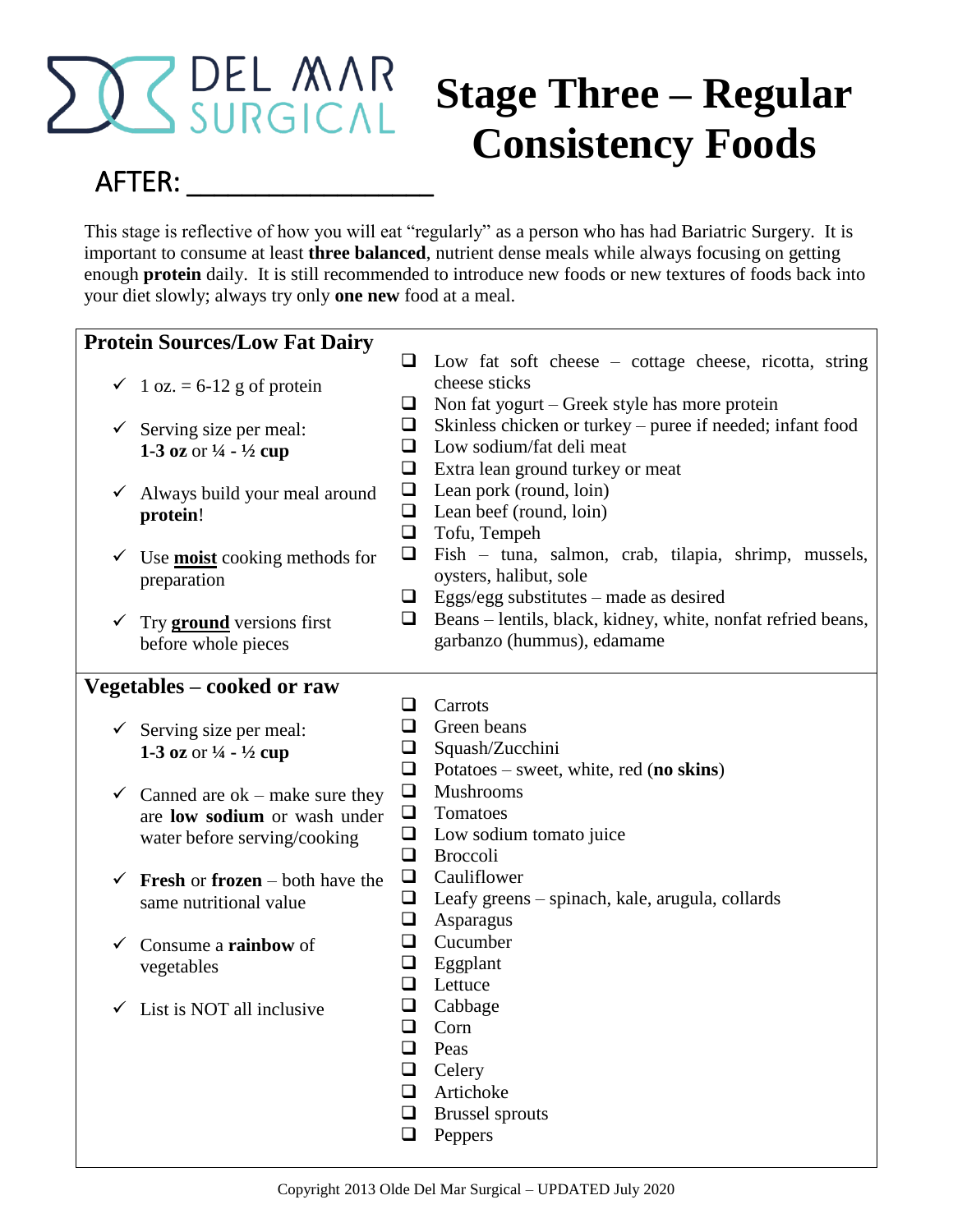| <b>Fruits</b>                               |        |                                                                             |  |  |
|---------------------------------------------|--------|-----------------------------------------------------------------------------|--|--|
|                                             |        | Apple, pear, nectarine, peach, plums                                        |  |  |
| $\checkmark$ Serving size per meal:         | ப      | <b>Berries</b><br>Blueberries,<br>$\equiv$<br>raspberries,<br>strawberries, |  |  |
| 1-3 oz or $\frac{1}{4}$ - $\frac{1}{2}$ cup |        | blackberries                                                                |  |  |
|                                             | ப      | Banana                                                                      |  |  |
| Not all inclusive<br>✓                      | ⊔      | Melon – cantaloupe, honeydew, watermelon                                    |  |  |
|                                             | ⊔      | Citrus Fruit – orange, grapefruit, tangerine, Clementine's                  |  |  |
|                                             | ❏      | Pineapple, papaya, mango                                                    |  |  |
|                                             | $\Box$ | Grapes                                                                      |  |  |
|                                             | O      | Cherries                                                                    |  |  |
|                                             | ❏      |                                                                             |  |  |
|                                             |        | Dried fruits – without any added sugars                                     |  |  |
| <b>Grains:</b> start on                     |        |                                                                             |  |  |
|                                             | □      | Unsweetened oatmeal or cream of wheat                                       |  |  |
| Serving size per meal:<br>✓                 | ❏      | Whole wheat bread – <b>toasted</b> tolerated better                         |  |  |
| up to 1-2 oz or $\frac{1}{4}$ cup           | ⊔      | Whole wheat pasta                                                           |  |  |
|                                             | ❏      | Brown rice                                                                  |  |  |
| Introduce no earlier<br>than<br>✓           | $\Box$ | Quinoa*                                                                     |  |  |
| 8 weeks after surgery                       | $\Box$ | $Couscous*$                                                                 |  |  |
|                                             | ⊔      | Whole wheat/grain crackers                                                  |  |  |
| Not all inclusive<br>✓                      | ❏      | Low sugar cereal – bran, whole wheat/grain                                  |  |  |
|                                             |        |                                                                             |  |  |
| <b>Healthy Fats</b>                         |        |                                                                             |  |  |
|                                             | ❏      | Olive oil                                                                   |  |  |
| $\checkmark$ Serving size per meal:         | ⊔      | Coconut oil,                                                                |  |  |
| 1-2 tablespoons; up to 1 oz or              | $\Box$ | Avocado $(1/8^{th}$ or 2 oz)                                                |  |  |
| $\frac{1}{8}$ cup                           | $\Box$ | Nuts* - unsalted, with no added fat                                         |  |  |
|                                             | $\Box$ | Seeds* - unsalted, with no added fat                                        |  |  |
| Not all inclusive<br>✓                      | ❏      | Nut butters* - "nut" should be the only ingredient                          |  |  |
|                                             | ப      | Ground flax seed                                                            |  |  |
|                                             | ப      | Olives                                                                      |  |  |
|                                             | $\Box$ | Vinaigrette dressings                                                       |  |  |
|                                             | $\Box$ | Reduced calorie butter (olive oil based if possible)                        |  |  |
|                                             |        |                                                                             |  |  |

## **Common problem foods:**

- $\checkmark$  **Red meat** (steak, roast beef, pork) the muscle fiber of these foods may still be too difficult to chew enough and break down in your mouth to pass through the stoma
- $\checkmark$  **Untoasted breads**, rolls, biscuits try toasting for better tolerance
- **Pasta**
- **Rice**
- **Membranes** or citrus **fruits**
- **Dried fruits**, **nuts**, **popcorn**, **coconut**
- $\checkmark$  **Raw fruits and vegetables** salads, skins of fruit or vegetable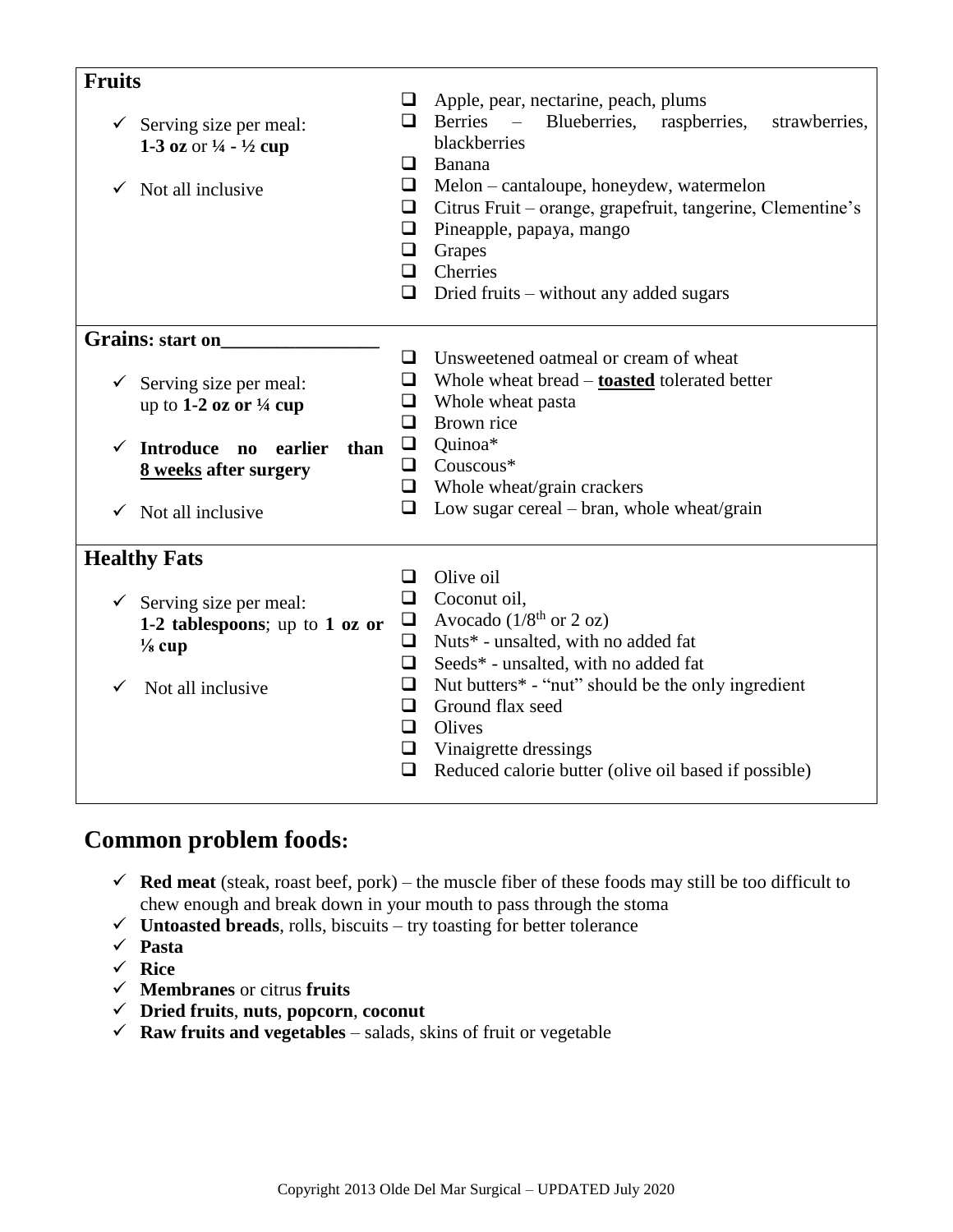#### **Points to remember…**

#### **Chew your foods well**

o Make sure to get to an apple sauce consistency before swallowing

#### **Eat Slowly**

- o Eating too fast can cause discomfort, nausea or vomiting
- $\checkmark$  No more than 4 6 ounces per meal (*half* should come from protein) o Use small Tupperware/Pyrex or ramekins to help with measuring servings
- $\checkmark$  Stop as soon as you are full
	- o Listen to your hunger and satiety cues
- **Only one new food at a time**
	- $\circ$  If you do not tolerate something; leave it alone for a couple days before you try it again
- $\checkmark$  Keep hydrated at least 64 ounces per day
	- o You can set an alarm clock on your cell phone and have it go off every 15-30 minutes to remind you to drink.

#### **Eat and Drink separately**

o Wait **30 minutes** after eating before drinking fluids.

#### $\checkmark$  Protein, Protein, Protein – goal of 60 grams per day minimum

o Use protein supplements or protein snacks between meals to help reach this goal

#### **Walk daily**

- o Increase physical activity as able/recommended by the surgeon
- **Take your Vitamins!**

#### **Foods to AVOID:**

- **Sticky foods:** soft bread, sweet rice, macaroni and cheese, high fat melted cheese, custard.
- **High fat and high sugar foods:** fried foods, greasy foods, butter, margarine, regular mayonnaise, sour cream, regular cream cheese, whole milk, half and half, ice cream, cakes, cookies, pies and other desserts, bacon, sausage, regular luncheon meats, regular potato and tortilla chips, heavy cream and salty gravy and sauces.
- **Refined and processed foods:** canned foods with lots of sodium, white breads and pastas made with refined white flour, packaged high-calorie snack foods, like chips and cheese snacks, highfat convenience foods like cans of ravioli, high calorie frozen foods (pizza rolls, poppers, breaded meats), packaged cakes and cookies, boxed meal mixes (hamburger helper), sugary breakfast cereals, processed meats.
- **Other:** Based on individual tolerance, you may need to avoid stringy foods like raw celery and asparagus stalks as these may block the stoma. Cruciferous vegetables like cabbage, broccoli and cauliflower may also cause gas in some individuals, so try them in small amounts first. Avoid shredded coconut as it is not easily digested.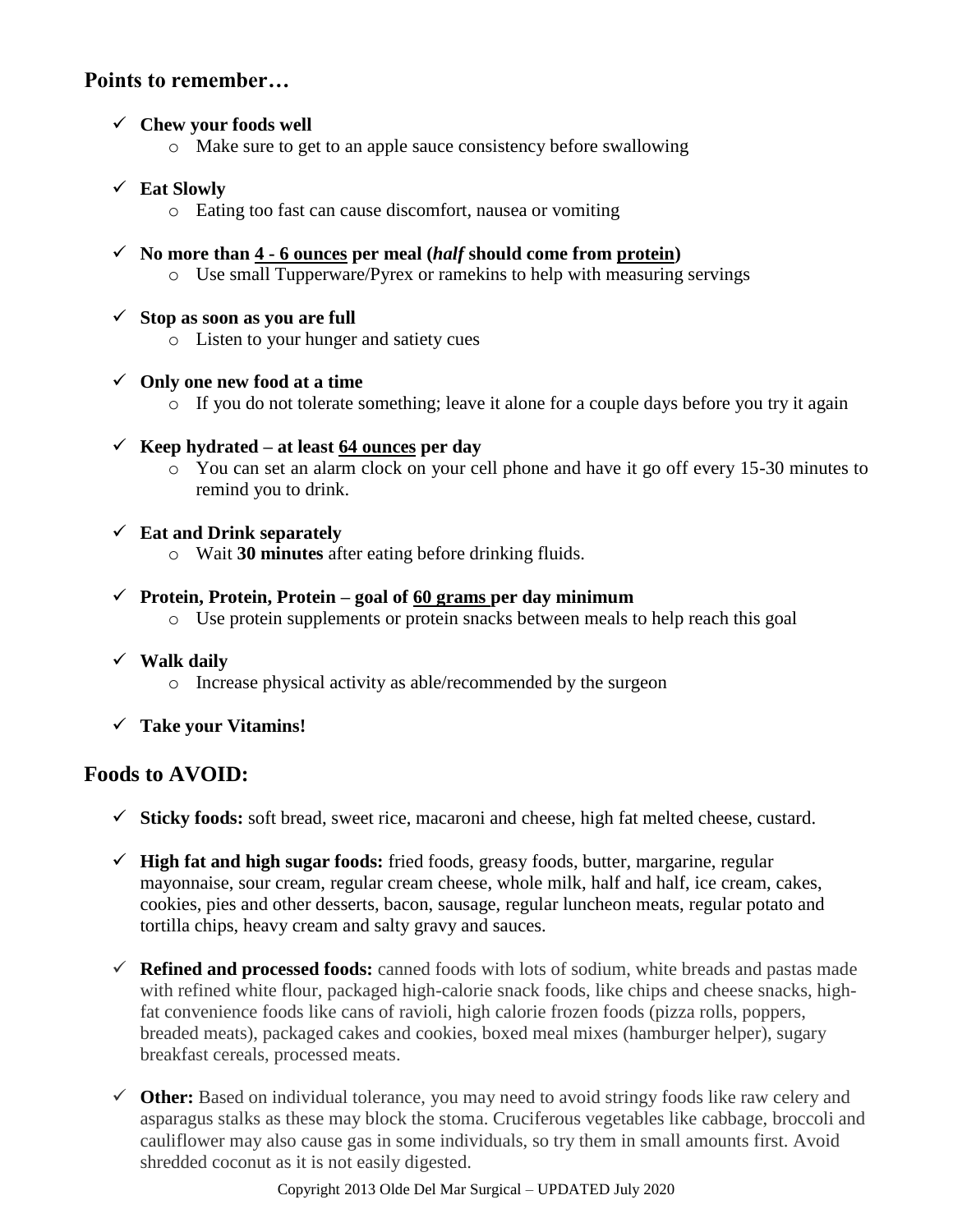### **Your New Lifestyle**

Your new eating habits should center on healthy food choices to reach your weight loss and maintain this goal for many years after surgery. Eat a balanced diet including lean protein, vegetables, fruits, low-fat dairy and whole grains ensure you are getting all the nutrition you need to stay healthy. It is still important to avoid and limit high sugar and high fat foods. Tolerance and portions of foods can change as the years pass which can contribute to old, unhealthier habits. Your gastric bypass is a tool to help you with weight loss but diet and exercise will continue to be your best defense in preventing weight regain years after surgery.

#### **Bariatric Plate Example**:

Plate Size (5 inches)



#### **Goals for a Lifetime of Success**

- $\checkmark$  Always eat your protein foods first.
- $\checkmark$  Continue to drink minimum of 64 oz. of sugar-free fluids daily (water or a calorie-free beverage is preferred).
- $\checkmark$  Develop healthy eating habits.
- $\checkmark$  Eat only when hungry and stop at first sign of fullness.
- $\checkmark$  Eat three small healthy meals a day. Some people may require 1-2 small high protein, sugar-free snacks between meals.
- $\checkmark$  Follow low-fat, sugar-free guidelines.
- $\checkmark$  Chew your food thoroughly. This will aid in digestion and food tolerance.
- $\checkmark$  Remember to take the recommended bariatric surgery vitamins for life.
- $\checkmark$  Exercise daily 30-45 minutes or as instructed by the bariatric nurse or physician.
- $\checkmark$  Attend support groups.

#### **Helpful Batriatric Websites:**

| bariatricadvantage.com |
|------------------------|
| BariatricEating.com    |
| obesityhelp.com        |
| vitalady.com           |
| bariatricshop.com      |
| fitday.com             |
| bbvitamins.com         |
| myfitnesspal.com       |
| calorieking.com        |

celebratevitamins.com lapband.com ssmweightloss.com unjury.com sparkpeople.com Facebook bariatricfusion.com bariatricpal.com